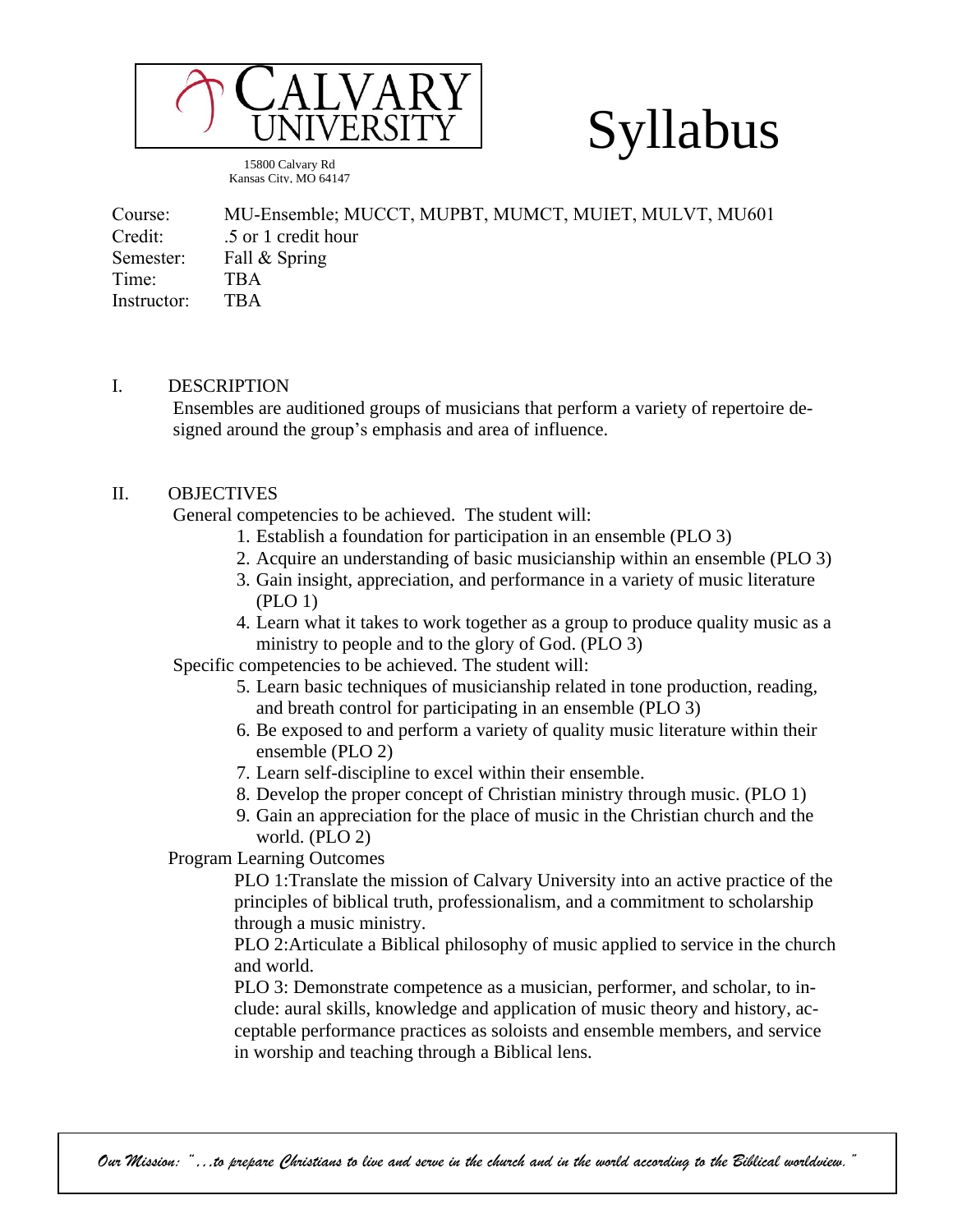#### III. REQUIREMENTS

- A. Be accepted into the ensemble through audition by the director.
- B. Attend all regular, extra, small-group, and sectional rehearsals of the ensemble for the entire school year regardless of whether the student is taking the course for credit or audit.
	- Rehearsals are defined as any scheduled meeting other than a concert whether it is during school hours or pre-concert warm-up.
- C. Attendance at all performances is mandatory. The student's grade will be lowered each time a scheduled performance is missed.
- D. Commit to being in the ensemble for the entire semester.
- E. **DO NOT** accept employment, ministry assignment, extracurricular activities, or any other item or event that would conflict with the ensemble's rehearsals or performances.
- F. Music majors must sustain a cumulative grade-point average above 1.0.
- G. Remember that every activity of life, including all aspects of the ensemble, should be done in the name of the Lord Jesus Christ and for His glory.
- H. Endeavor to perform, testify, pray, and live in such a way that positively reflects what Christ has done in your life as an individual.
- I. Be an effective, positive ambassador of Calvary University in word, deed, music, and every aspect of life.
- J. The student is allowed one week's worth of absences from rehearsals per semester. An ensemble that meets three times per week allows three absences; an ensemble that meets once a week allows one absence. Any absence after one week will result in the student's grade being reduced by one letter. Upon missing two week's worth of rehearsals the student will be administratively withdrawn. Absences should be reported, as much as possible, in advance to the ensemble director.

#### IV. GRADING

| Rehearsal attendance and punctuality:   | 25%   |
|-----------------------------------------|-------|
| Performance attendance and punctuality: | 25%   |
| Attitude, attention, and cooperation:   | 25%   |
| Assignments and Preparation:            | 25%   |
| Total grade                             | 100\% |

## V. METHODS

- A. In-class methods will include full-ensemble and sectional rehearsing, prayer, devotions, instruction, and information.
- B. Out-of-class methods will include the student practicing and preparing the assigned repertoire. Personal practice is required and is vital to the total group presentation. In addition, the student will be involved in all performances. The student is to have an active, growing relationship with the Lord as a key ingredient to the ministry of the ensemble.
- C. Student leaders may be assigned based on the size of the ensemble and will be selected by the director.